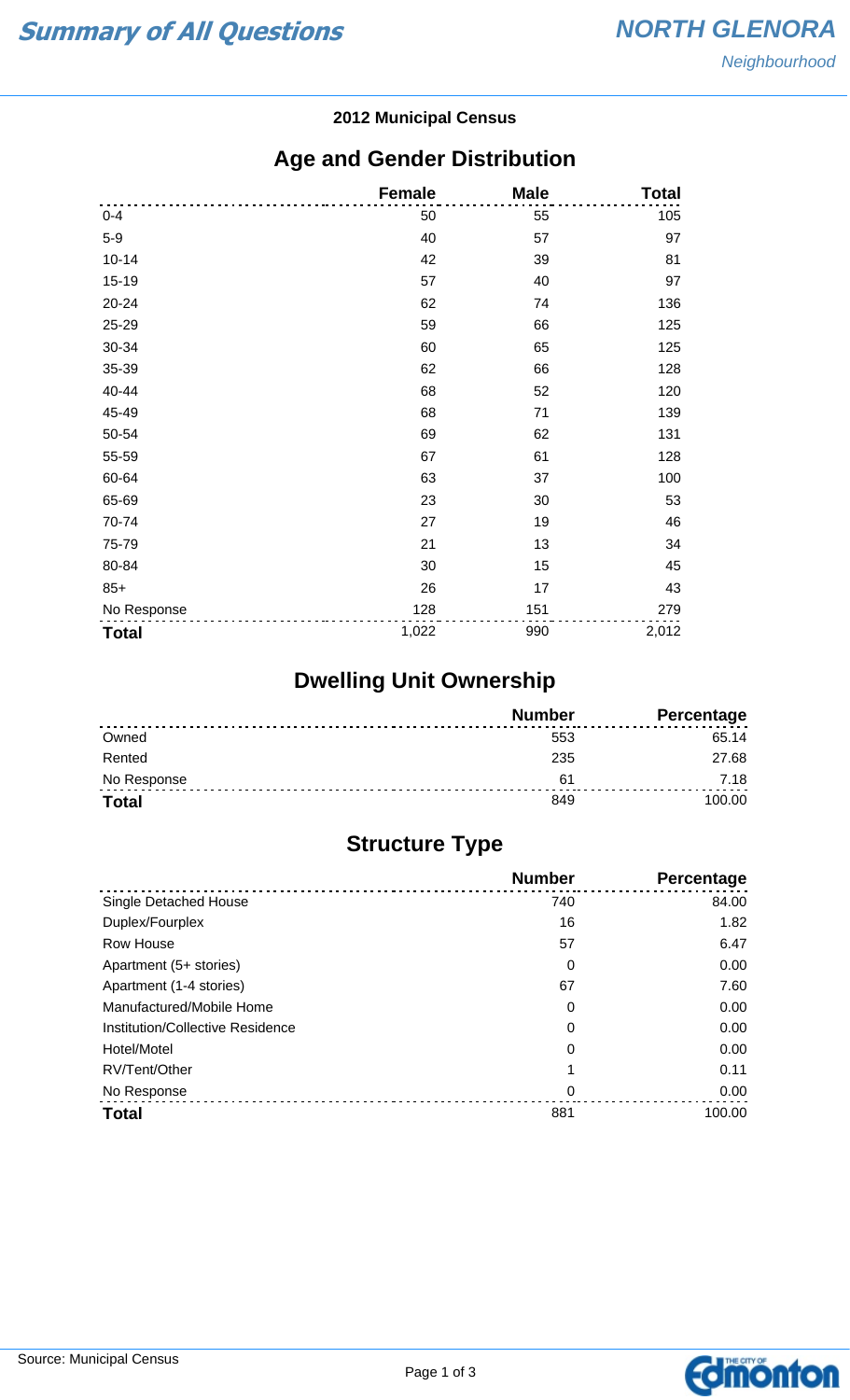Neighbourhood

## **Dwelling Unit and Property Status**

|                           | <b>Number</b> | <b>Percentage</b> |
|---------------------------|---------------|-------------------|
| Occupied                  | 849           | 96.37             |
| Unoccupied                | 22            | 2.50              |
| Vacant Lot                | 0             | 0.00              |
| <b>Under Construction</b> | 2             | 0.23              |
| No longer in use          | 8             | 0.91              |
| No Response               | 0             | 0.00              |
| <b>Total</b>              | 881           | 100.00            |

#### **Marital Status**

|                      | <b>Number</b> | Percentage |
|----------------------|---------------|------------|
| Married              | 695           | 34.54      |
| Common-law           | 158           | 7.85       |
| Separated/ divorced  | 151           | 7.50       |
| <b>Never Married</b> | 696           | 34.59      |
| Widowed              | 86            | 4.27       |
| No Response          | 226           | 11.23      |
| <b>Total</b>         | 2,012         | 100.00     |

## **Employment Status**

|                               | <b>Number</b> | Percentage |
|-------------------------------|---------------|------------|
| Preschool                     | 114           | 5.67       |
| Kindergarten - Gr.6           | 123           | 6.11       |
| Gr.7 - Gr.9                   | 61            | 3.03       |
| Gr.10 - Gr.12                 | 58            | 2.88       |
| <b>Post Secondary Student</b> | 109           | 5.42       |
| Homemaker                     | 53            | 2.63       |
| Employed 0-30 hrs             | 118           | 5.86       |
| Employed 30+ hrs              | 908           | 45.13      |
| Unemployed                    | 47            | 2.34       |
| Retired                       | 231           | 11.48      |
| Permanently unable to work    | 11            | 0.55       |
| Other                         | 13            | 0.65       |
| No Response                   | 166           | 8.25       |
| <b>Total</b>                  | 2,012         | 100.00     |

# **Term of Residence at this Location**

|                              | <b>Number</b> | Percentage |
|------------------------------|---------------|------------|
| 5 years or more              | 1,025         | 50.94      |
| 3 years to less than 5 years | 250           | 12.43      |
| 1 year to less than 3 years  | 283           | 14.07      |
| Less than 1 year             | 261           | 12.97      |
| Child less than 1 year       | 28            | 1.39       |
| No Response                  | 165           | 8.20       |
| <b>Total</b>                 | 2,012         | 100.00     |